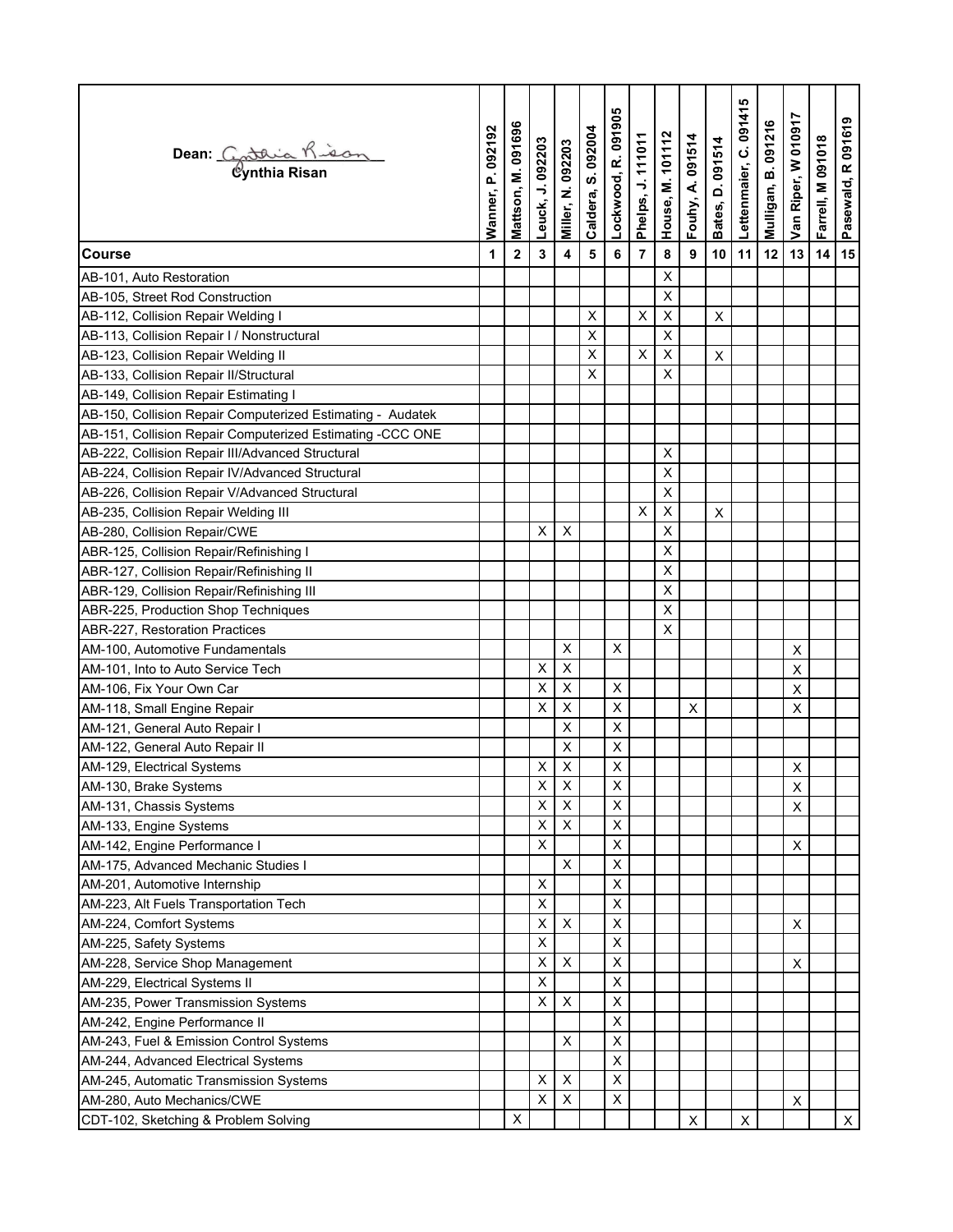| CDT-103, Computer-Aided Drafting I                                              |        | X                                |  |   |  | X                         |        |   |                         | X                                           |
|---------------------------------------------------------------------------------|--------|----------------------------------|--|---|--|---------------------------|--------|---|-------------------------|---------------------------------------------|
| CDT-108A, Introduction to SolidWorks                                            |        | X                                |  |   |  | X                         |        |   |                         | $\sf X$                                     |
| CDT-223, Inventor Fundamentals                                                  |        | X                                |  |   |  | X                         |        |   |                         | X                                           |
| CDT-224, Professional Web Design                                                |        |                                  |  |   |  | X                         |        |   |                         |                                             |
| CDT-225, Advanced SolidWorks                                                    |        | X                                |  |   |  | X                         |        |   |                         | $\pmb{\times}$                              |
| EET-112, Elec Eqpmnt and Assem I                                                |        |                                  |  |   |  |                           |        |   | X                       |                                             |
| EET-113, Elec Eqpmnt and Assem II                                               |        |                                  |  |   |  |                           |        |   | X                       |                                             |
| EET-114, Elec Eqpmnt and Assem III                                              |        |                                  |  |   |  |                           |        |   | X                       |                                             |
| EET-127, Semiconductor Circuits I                                               |        |                                  |  |   |  |                           |        |   | X                       |                                             |
| <b>EET-137, Electrical Fundamentals I</b>                                       |        | X                                |  |   |  | X                         |        |   | X                       |                                             |
| EET-139, Principles of Troubleshooting I                                        |        | X                                |  |   |  | X                         |        |   | X                       |                                             |
| EET-141, Electrical Fundamentals II                                             |        |                                  |  |   |  | X                         |        |   | X                       |                                             |
| EET-142, Electrical Fundamentals III                                            |        |                                  |  |   |  | X                         |        |   | X                       |                                             |
| EET-157, Digital Logic I                                                        |        |                                  |  |   |  | X                         |        |   | X                       |                                             |
| <b>EET-215, Technical Mechanics</b>                                             |        | X                                |  |   |  | X                         |        |   | X                       |                                             |
| EET-225, Mechatronics I                                                         |        | X                                |  |   |  | X                         |        |   | X                       |                                             |
| EET-227, Semiconductor Circuits II                                              |        |                                  |  |   |  |                           |        |   | X                       |                                             |
| EET-233, Prgrammable Lgic Controllers I                                         |        |                                  |  |   |  | X                         |        |   | X                       |                                             |
| EET-234, Prgrammable Lgic Controllers II                                        |        |                                  |  |   |  |                           |        |   | X                       |                                             |
| EET-235, Mechatronics II                                                        |        | X                                |  |   |  | X                         |        |   | X                       |                                             |
| EET-239, Principles of Troubleshooting II                                       |        | X                                |  |   |  | X                         |        |   | X                       |                                             |
| EET-250, Linear Circuits                                                        |        |                                  |  |   |  | X                         |        |   | X                       |                                             |
| EET-252, Control Systems                                                        |        |                                  |  |   |  | X                         |        |   | X                       |                                             |
| EET-254, Introduction to Microcontrollers                                       |        |                                  |  |   |  | X                         |        |   | X                       |                                             |
| EET-257, Digital Logic II                                                       |        |                                  |  |   |  |                           |        |   | X                       |                                             |
| ESH-100, Environmental Regulations                                              |        |                                  |  |   |  |                           |        |   |                         |                                             |
| IMT-104, Reading Schematics and Symbols                                         | х      | X                                |  |   |  | X                         |        |   |                         | X                                           |
| IMT-108, Rigging and Lifting                                                    |        |                                  |  |   |  | X                         |        | X |                         |                                             |
| IMT-110, Preventative Maintenance                                               | X      | X                                |  |   |  | X                         |        |   |                         |                                             |
| IMT-120, Industrial Machinery I                                                 |        | X                                |  | X |  | $\pmb{\mathsf{X}}$        |        |   |                         |                                             |
| IMT-139, Principles of Troubleshooting I                                        |        | X                                |  |   |  | X                         |        |   | X                       |                                             |
| IMT-215, Electromagnetical Systems I                                            |        | X                                |  | X |  | X                         |        |   | X                       |                                             |
| IMT-220, Industrial Macninery II                                                |        | X                                |  |   |  | X                         |        |   |                         |                                             |
| IMT-223, Instrumentation & Controls                                             |        | X                                |  |   |  | X                         |        |   | X                       |                                             |
| IMT-225, Electromagnetical Systems II                                           |        | X                                |  |   |  | X                         |        |   | X                       |                                             |
| IMT-239, Principles of Troubleshooting II                                       |        | X                                |  |   |  | $\mathsf{x}$              |        |   | $\overline{\mathsf{x}}$ |                                             |
| MET-112, Intro to Engineering & Technology Careers                              |        | X                                |  |   |  | X                         |        |   | $\mathsf X$             | X                                           |
| MET-150, Principles of Engineering                                              |        |                                  |  |   |  |                           |        |   | X                       | $\boldsymbol{\mathsf{X}}$                   |
| MET-170, Intro to Manufacturing Processes                                       |        | X                                |  |   |  |                           |        |   |                         | $\boldsymbol{\mathsf{X}}$                   |
| MET-211, Statics                                                                |        | X                                |  |   |  |                           |        |   |                         |                                             |
| MET-213, Stength of Materials                                                   |        | X                                |  |   |  |                           |        |   |                         |                                             |
| MFG-102, Mkspc: Intro to Digital Manu                                           |        | X                                |  |   |  |                           |        |   |                         | X                                           |
| MFG-103, Machining/Fab & Maintenance Trades                                     | X      | X                                |  |   |  |                           |        |   |                         | $\pmb{\times}$                              |
| MFG-104, Print Reading                                                          | X      | X                                |  |   |  | X                         | X      |   |                         | $\pmb{\times}$                              |
| MFG-105, Dimensional Inspection                                                 | Х      | X                                |  |   |  |                           | X      |   |                         | $\mathsf X$                                 |
| MFG-106, Applied Geometric Dimensioning & Toler. for Mfg                        | X      |                                  |  |   |  |                           | X      |   |                         | $\pmb{\times}$                              |
| MFG-107, Industrial Safety & First Aid                                          | Χ      | X                                |  |   |  |                           | X      |   |                         | $\mathsf X$                                 |
| MFG-109, Computer Literacy for Technicians                                      | Χ<br>X | $\pmb{\times}$<br>$\pmb{\times}$ |  |   |  | X                         | Χ      |   |                         | $\mathsf X$                                 |
| MFG-110, Manufacturing Special Projects                                         |        |                                  |  |   |  |                           | X      |   |                         | $\mathsf X$                                 |
| MFG-111, Machine Tool Fundamentals I                                            | X<br>X | X                                |  |   |  |                           | X<br>X |   |                         | $\boldsymbol{\mathsf{X}}$<br>$\pmb{\times}$ |
| MFG-112, Machine Tool Fundamentals II<br>MFG-113, Machine Tool Fundamentals III |        |                                  |  |   |  |                           |        |   |                         |                                             |
|                                                                                 |        | X                                |  |   |  |                           |        |   |                         |                                             |
|                                                                                 | X      | X                                |  |   |  |                           | X      |   |                         | $\boldsymbol{\mathsf{X}}$                   |
| MFG-126, CNC Operator Technician<br>MFG-130, Basic Electricity I                | Χ      | X                                |  |   |  | $\boldsymbol{\mathsf{X}}$ | X      |   |                         | $\pmb{\times}$                              |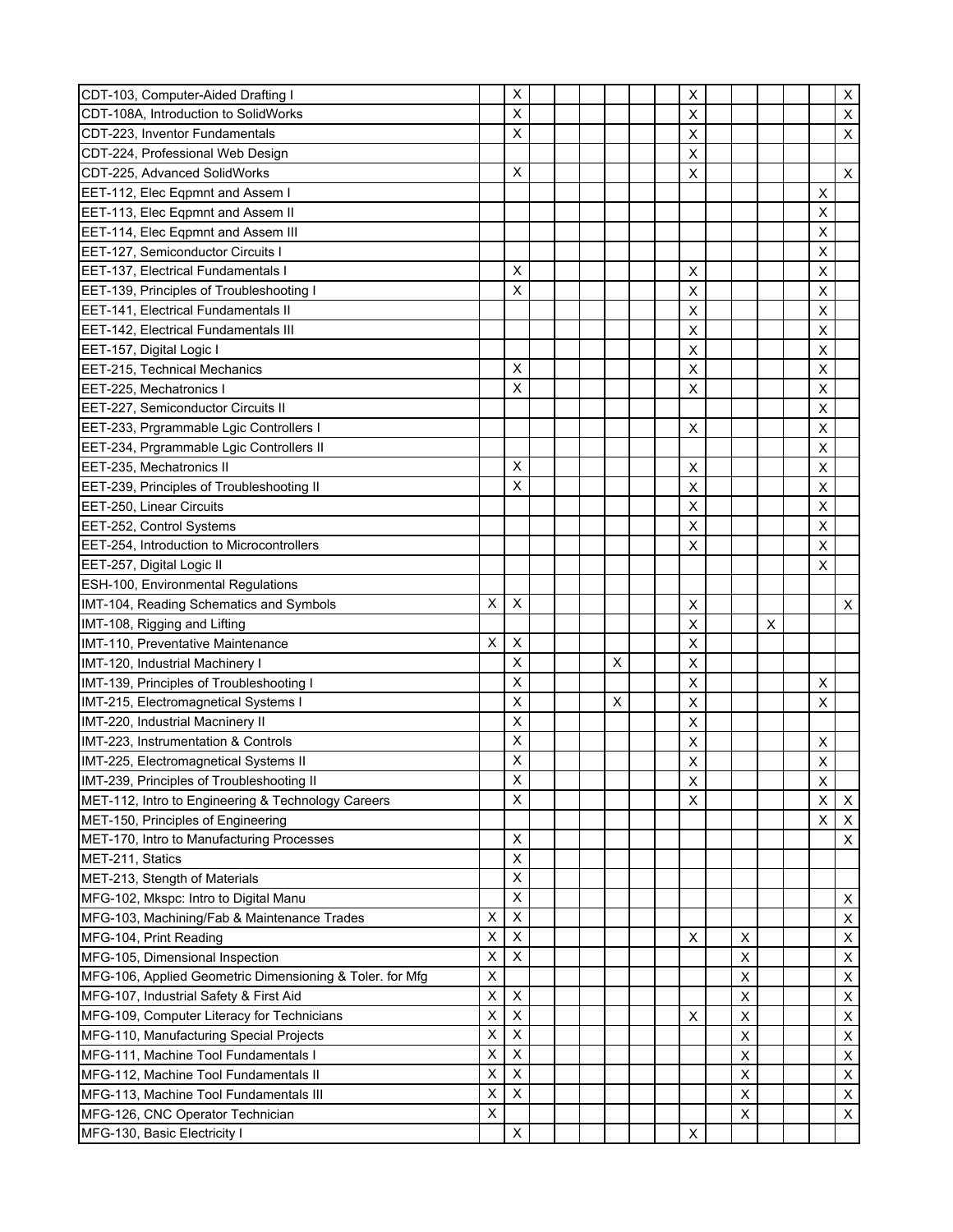| MFG-131, Basic Electricity II                                  |                | X           |  |   |   |   | X |   |                |   |        |                           |
|----------------------------------------------------------------|----------------|-------------|--|---|---|---|---|---|----------------|---|--------|---------------------------|
| MFG-132, Basic Electricity III                                 |                |             |  |   |   |   | X |   |                |   |        |                           |
| MFG-140, Principles of Fluid Power                             |                | X           |  |   |   |   | X |   |                |   |        |                           |
| MFG-180, Manufacturing/CWE                                     | X              | X           |  |   |   |   |   |   | X              |   |        | X                         |
| MFG-200, Intro to CNC                                          | X              | X           |  |   |   |   |   |   | X              |   |        | $\boldsymbol{\mathsf{X}}$ |
| MFG-201, CNC I: Set-up and Operation                           | Х              | X           |  |   |   |   |   |   | X              |   |        | $\sf X$                   |
| MFG-202, CNC II: Programming & Operation                       | X              | X           |  |   |   |   |   |   | X              |   |        | $\sf X$                   |
| MFG-203, CNC III: Applied Programming & Operation              | X              | X           |  |   |   |   |   |   | X              |   |        | X                         |
| MFG-204, Computer-Aided Manufacturing I                        | X              | X           |  |   |   |   |   |   | X              |   |        | $\sf X$                   |
| MFG-205, Computer-Aided Manufacturing II                       | X              | X           |  |   |   |   |   |   | X              |   |        | $\sf X$                   |
| MFG-206, Computer-Aided Manufacturing III                      | Χ              | X           |  |   |   |   |   |   | X              |   |        | $\sf X$                   |
| MFG-209, Programming & Automation for Manufacturing            |                | X           |  |   |   |   | X |   |                |   |        | $\sf X$                   |
| MFG-210, CAM Special Projects                                  | Х              | X           |  |   |   |   |   |   | X              |   |        | X                         |
| MFG-211, Machine Tool Fundamentals IV                          | X              | X           |  |   |   |   |   |   | X              |   |        | X                         |
| MFG-219, Robotics                                              |                |             |  |   |   |   |   |   |                |   |        |                           |
| MFG-221, Materials Science                                     |                | X           |  | X |   |   |   |   |                |   |        | X                         |
| MFG-223, Material Science & Practical Metallurgy               |                | X           |  |   |   |   |   |   | X              |   |        | X                         |
| MFG-264, CMM Set-Up and Operation                              |                |             |  |   |   |   |   |   |                |   |        |                           |
| MFG-271, Mastercam Mill I                                      | X              |             |  |   |   |   |   |   | X              |   |        |                           |
| MFG-272, Mastercam Mill II                                     | X              |             |  |   |   |   |   |   | $\mathsf X$    |   |        |                           |
| MFG-273, Mastercam Lathe/Mill/Multi-Axis                       | X              |             |  |   |   |   |   |   | X              |   |        |                           |
| MFG-275, Mastercam I: Streamingteacher                         |                |             |  |   |   |   |   |   | X              |   |        | X                         |
| MFG-280, Manufacturing Technology/CWE                          | Х              | X           |  |   |   |   |   |   | X              |   |        | X                         |
| MTT-111, Manual Machining I                                    | X              | X           |  |   |   |   |   |   | X              |   |        | $\sf X$                   |
| MTT-112, Manual Machining II                                   | X              | X           |  |   |   |   |   |   | X              |   |        | $\sf X$                   |
| MTT-113, Manual Machining III                                  | Х              | X           |  |   |   |   |   |   | X              |   |        | $\sf X$                   |
| MTT-121, CNC I: Set-Up and Operation                           | Χ              | $\mathsf X$ |  |   |   |   |   |   | X              |   |        | X                         |
| MTT-122, CNC II: Programming and Op                            | X              | X           |  |   |   |   |   |   | X              |   |        | $\sf X$                   |
| MTT-123, CNC III: Appld Programming/Op                         | X              | X           |  |   |   |   |   |   | X              |   |        | $\sf X$                   |
| MTT-141, CAD/CAM I                                             | Χ              |             |  |   |   |   |   |   | X              |   |        | $\mathsf X$               |
| MTT-241, CAD/CAM II                                            | X              |             |  |   |   |   |   |   | X              |   |        | $\mathsf{X}$              |
| MTT-242, CAD/CAM III                                           | X              |             |  |   |   |   |   |   | X              |   |        | $\mathsf{X}$              |
| MTT-252, Macro Prgmmng/Machine Prbng                           |                |             |  |   |   |   |   |   | X              |   |        | $\sf X$                   |
| MTT-253, 5-Axis Machining                                      |                |             |  |   |   |   |   |   | X              |   |        | $\sf X$                   |
| MTT-254, Mill/Turn Machining                                   | X              |             |  |   |   |   |   |   | X              |   |        | $\mathsf X$               |
| MTT-268, Capstone Machining I                                  | $\pmb{\times}$ |             |  |   |   |   |   |   | $\pmb{\times}$ |   |        | $\overline{X}$            |
| MTT-269, Capstone Machining II                                 | X              |             |  |   |   |   |   |   | X              |   |        | $\mathsf{X}$              |
| RET-200, Renewable Energy Systems                              |                | $\mathsf X$ |  |   |   |   | X |   |                |   |        |                           |
| RET-209, Rewable Energy I: Energy Efficiency                   |                | X           |  |   |   |   | X |   |                |   |        |                           |
| RET-211, Renewable Energy II: System Fundamentals              |                | X           |  |   |   |   | Χ |   |                |   |        |                           |
| RET-213, Renewable Energy III: Installation & Maintenance      |                | X           |  |   |   |   | X |   |                |   | X      |                           |
| RET-215, Renewable Energy IV: Systems Design                   |                | X           |  |   |   |   | X |   |                |   |        |                           |
| RET-217, Renewable Energy Capstone Project                     |                | X           |  |   |   |   | Χ |   |                |   |        |                           |
| RET-240, Alternative Fuel Systems                              |                |             |  |   | X |   | X |   |                |   |        |                           |
| RET-280, Renewable Energy/CWE                                  |                | X           |  |   |   |   | X |   |                |   |        |                           |
|                                                                |                |             |  |   |   |   |   |   |                |   |        |                           |
| SM-136, Photolithography<br>SM-150, Semiconductor Processing I |                |             |  |   |   |   |   |   |                |   | X<br>X |                           |
|                                                                |                |             |  |   |   |   |   |   |                |   |        |                           |
| SM-160, Semiconductor Processing II                            |                |             |  |   |   |   |   |   |                |   | X      |                           |
| SM-170, Semiconductor Processing III                           |                |             |  |   |   |   |   |   |                |   | X      |                           |
| SM-229, Vacuum Technology                                      |                |             |  |   |   |   |   |   |                |   | X      |                           |
| SM-280, Electronics & Microelectronics/CWE                     |                | X           |  |   |   |   |   |   |                |   | X      |                           |
| WLD-100, Welder's Print Reading I                              | X              |             |  | X |   |   |   | X |                | X |        | $\mathsf X$               |
| WLD-102, Introduction to Welding                               |                |             |  | X |   | X |   | X |                | X |        |                           |
| WLD-103, Blacksmithing and Traditional Iron Working            |                |             |  |   |   |   |   |   |                |   |        |                           |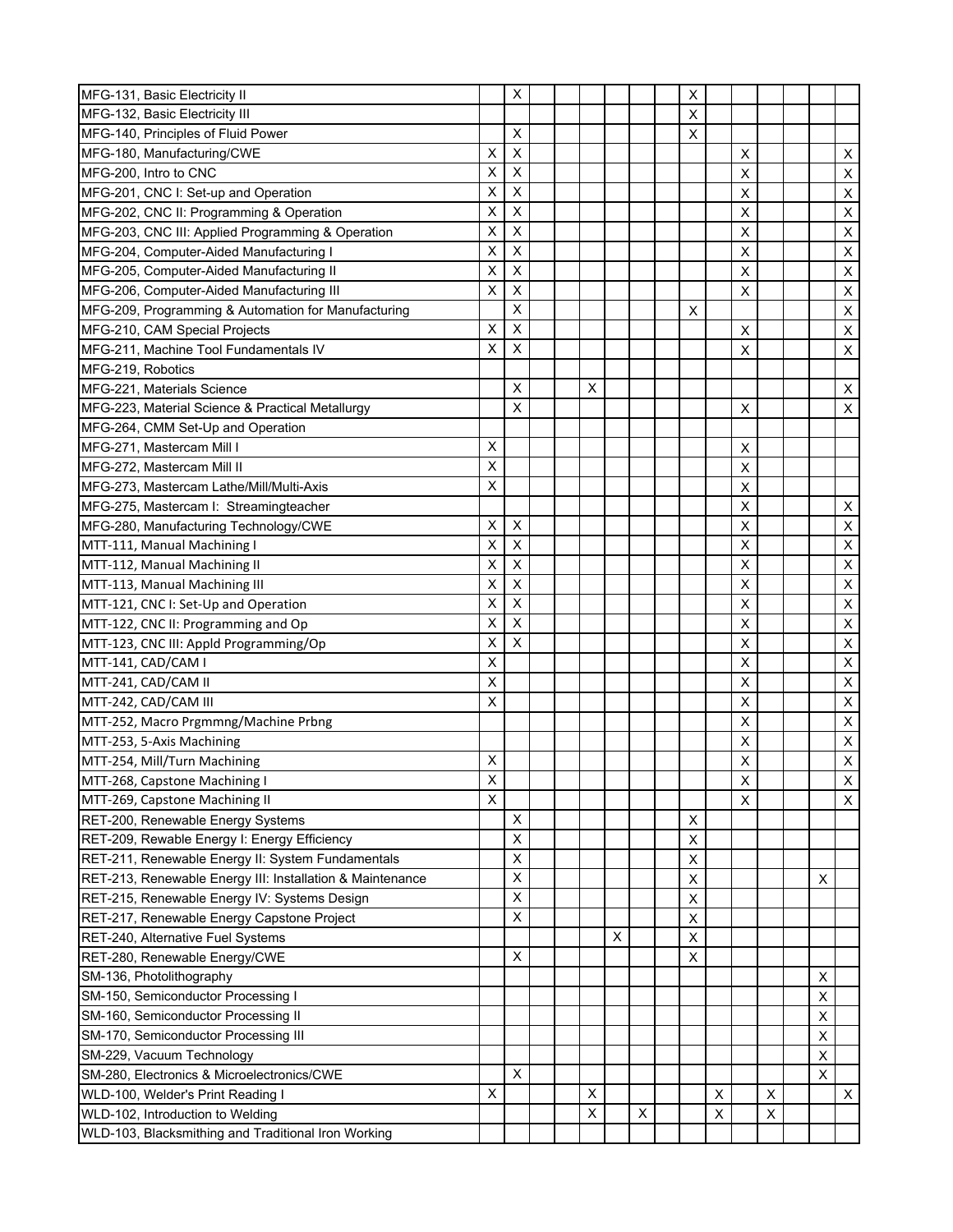| WLD-104, Introduction to CNC Plasma Cutting            | X |   |  | X | X           |  | Χ |              |  | X              |
|--------------------------------------------------------|---|---|--|---|-------------|--|---|--------------|--|----------------|
| WLD-110, Welder Certification                          |   |   |  | X | X           |  | X | X            |  |                |
| WLD-111, Shielded Metal Arc Welding (Stick)            |   |   |  | X | X           |  | X | $\mathsf{x}$ |  |                |
| WLD-111A, Shielded Metal Arc Welding (Stick)           |   |   |  | X | X           |  | X | X            |  |                |
| WLD-111B, Shielded Metal Arc Welding (Stick)           |   |   |  | X | X           |  | X | $\times$     |  |                |
| WLD-113, GMAW/FCAW Welding (Wirefeed)                  |   |   |  | X | X           |  | X | X            |  |                |
| WLD-113A, GMAW/FCAW Welding (Wirefeed)                 |   |   |  | X | X           |  | X | $\times$     |  |                |
| WLD-113B, GMAW/FCAW Welding (Wirefeed)                 |   |   |  | X | X           |  | X | X            |  |                |
| WLD-115, Gas Tungsten Arc Welding (GTAW)               |   |   |  | X | X           |  | X | X            |  |                |
| WLD-115A, Gas Tungsten Arc Welding (GTAW)              |   |   |  | X | X           |  | X | $\times$     |  |                |
| WLD-115B, Gas Tungsten Arc Welding (GTAW)              |   |   |  | X | X           |  | X | X            |  |                |
| WLD-150, Welding Processes                             |   |   |  | X | X           |  | X | X            |  |                |
| WLD-200, Welders' Print Reading II                     | X |   |  | X |             |  | X |              |  |                |
| WLD-203, Blacksmithing & Traditional Iron Working II   |   |   |  |   |             |  |   |              |  |                |
| WLD-210, Pipe Welding                                  |   |   |  | X | X           |  | X | X            |  |                |
| WLD-211, Advanced SMAW                                 |   |   |  | X | X           |  | X | X            |  |                |
| WLD-212, SMAW Pipe Welding                             |   |   |  | X | X           |  | X | $\times$     |  |                |
| WLD-213, Advanced GMAW/FCAW                            |   |   |  | X | X           |  | X | X            |  |                |
| WLD-215, Advanced GTAW                                 |   |   |  | X | X           |  | X | X            |  |                |
| WLD-250, Welding Fabrication I / Beginning Project     |   |   |  | X | X           |  | X | X            |  |                |
| WLD-251, Welding Fabrication II / Intermediate Project |   |   |  | X | X           |  | X | X            |  |                |
| WLD-252, Welding Fabrication III / Advanced Project    |   |   |  | X | X           |  | X | $\times$     |  |                |
| WLD-261, Welding Special Projects                      |   |   |  | X | X           |  | X | X            |  |                |
| WLD-270, AWS Certified Welding Inspect                 |   |   |  | X |             |  |   | X            |  |                |
| WLD-280, Welding Technology/CWE                        | X |   |  | X | X           |  |   | X            |  |                |
| Willamette Columbia Workforce Collaborative            | X | X |  |   |             |  |   |              |  |                |
| <b>Contracted Manufacturing Courses</b>                | X | X |  | X | X           |  |   |              |  | $\mathsf X$    |
| Participate in Discussings, RE: Manufacturing Training | X | X |  | X | $\mathsf X$ |  |   |              |  | $\pmb{\times}$ |
| Industry Solution Package Development in Manufacturing | X | X |  | X |             |  |   |              |  |                |